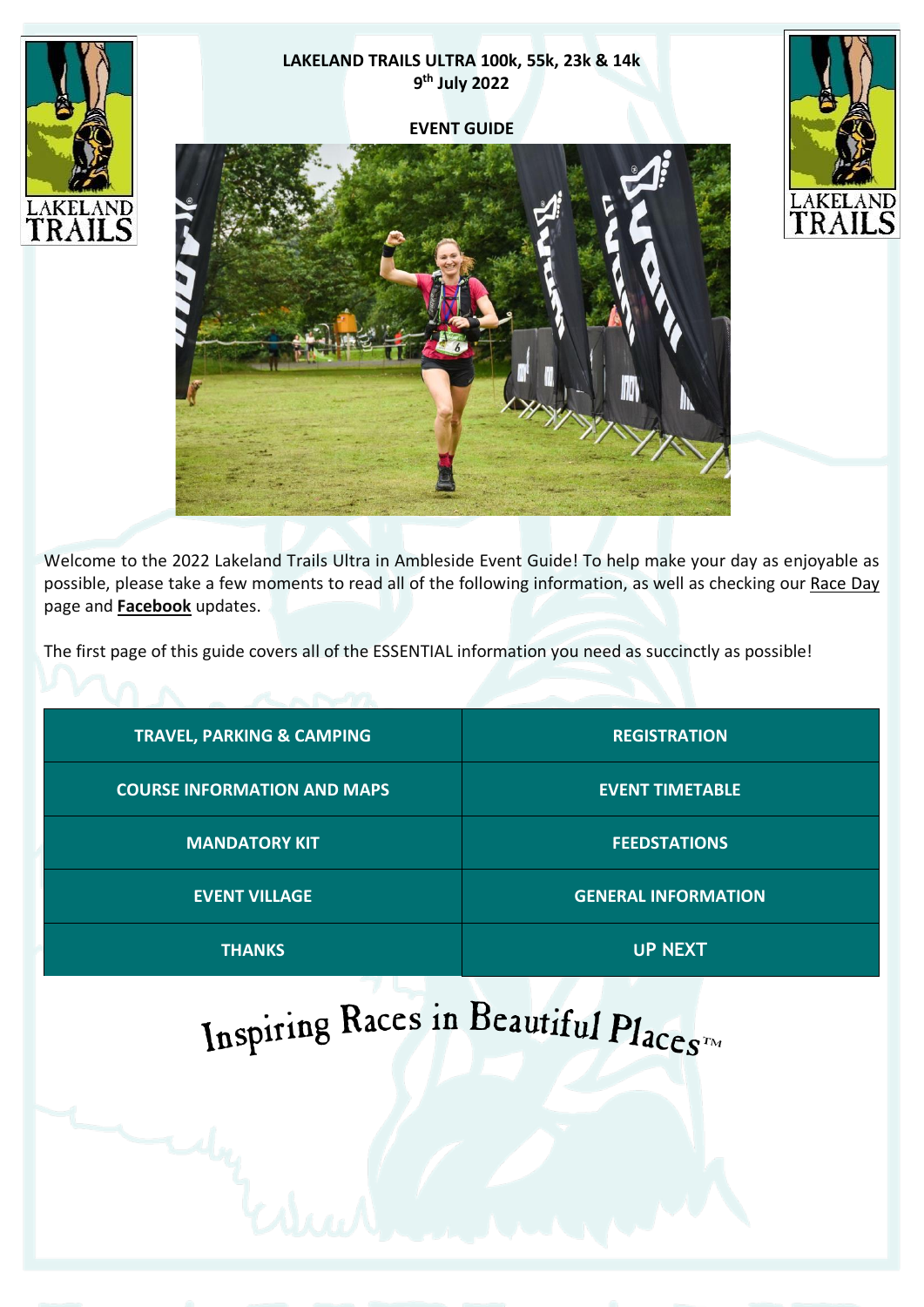We know people are often pressed for time so the ESSENTIAL information is covered on this page. We won't be holding a Safety Briefing because all of the information is shown below.

- $\vee$  Please follow NHS / Government guidelines about covid-19
- $\heartsuit$  Official Car parking will be signposted on approach to the site please navigate to the postcode LA22 9PL
- $\vee$  Please remember to bring Photo ID (Photo Driving License or Passport)
- $\boldsymbol{\times}$  The compulsory kit list is as it says. There will be no exceptions or changes
- $\vee$  Start Times and numbers found on the Start Lists on the event page on our website
- $\vee$  Your race number must be attached HORIZONTALLY or the timing chip won't be read
- $\vee$  Let us know if you want to change your start time / race distance before you start
- $\vee$  Set off at your allocated time or you won't show on the Results
- $\heartsuit$  We will only be supplying cups for hot drinks and flat coke at the feed stations so bring your own for water
- $\vee$  If you arrive at a closed gate, please close it behind you
- $\mathsf{\times}$  No over ear or in ear headphones (bone conducting ones permitted)
- $\mathsf{\times}$  Snot rockets or spitting
- X Dogs are not permitted on the course
- $\vee$  Have a great day

# <span id="page-1-0"></span>**TRAVEL & PARKING**

There is no vehicle access to Rothay Park at any time.

Our official car park is only open from 6:45am on the Saturday morning at Rydal Showground, a 1km walk to the start. All day car parking is available for £4 per car. The car park will be signposted north of Ambleside and you can find it using Google Maps from this [link.](https://goo.gl/maps/466jBfH7BjQ1mno37) Please pay by contactless card or use exact change.

## **Please note that vehicles larger than a VW Transporter van cannot be accommodated ie no motorhomes or large camper vans and no overnight parking**

If you wish to park closer to the Event Village, please use one of the public car parks in Ambleside. There will be plenty of capacity but do please allow sufficient time in case of delays. Miller Bridge car park, postcode LA22 0EE is located just behind Rothay Park. We are not responsible for the car parking at this site.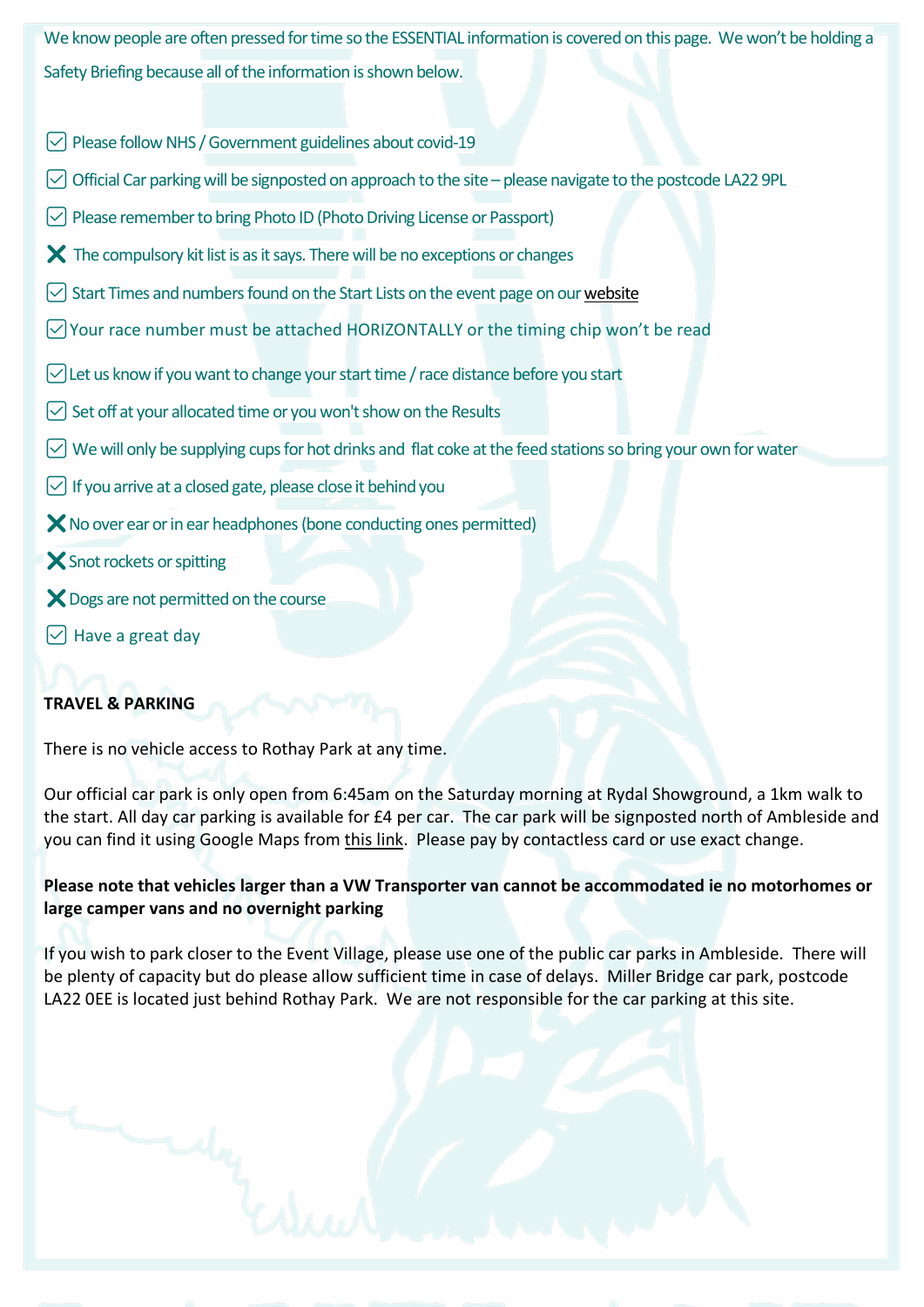

## **Camping**

Camping is available at Ambleside Football Club campsite, adjacent to the Event Village, for a cost of £10pppn and bookings should be made direct with the club. Please email Daniel Nevinson: [daniel1988nevinson@gmail.com.](mailto:daniel1988nevinson@gmail.com) This is a walk-on site only, but parking is available adjacent. Limited overnight parking is also available for motorhomes.

# <span id="page-2-0"></span>**REGISTRATION**

Registration (and Kit Check for the Ultra events) will take place in the main marquee.

For the 14k & 23k, Registration closes 45 minutes before your Start Time.

Ultra 55k and 100k runners need to collect their race numbers, timing dibber and have a compulsory kit check before setting off. Please allow plenty of time for this and if you're running in the 55k, please try and register on the Friday between 2pm and 8pm.

Start Lists will be available to view on our [WEBSITE](https://www.lakelandtrails.org/) and will not be displayed in the marquee.

We will send out an email 2-3 weeks before the event to ask you to check all of your personal information is correct, to ask you to select a Start Time option (if one is available) and to confirm that you accept our Participation Statement (a copy of that is already available on our website - link above)

We will send you an email a few days before the event to confirm your race number and start time.

When you attach your bib, please make sure it is horizontal or your timing chip might not work.

If you've got any questions about your entry, please go to the Enquiries desk on the right-hand side of the main marquee and a friendly face will help you.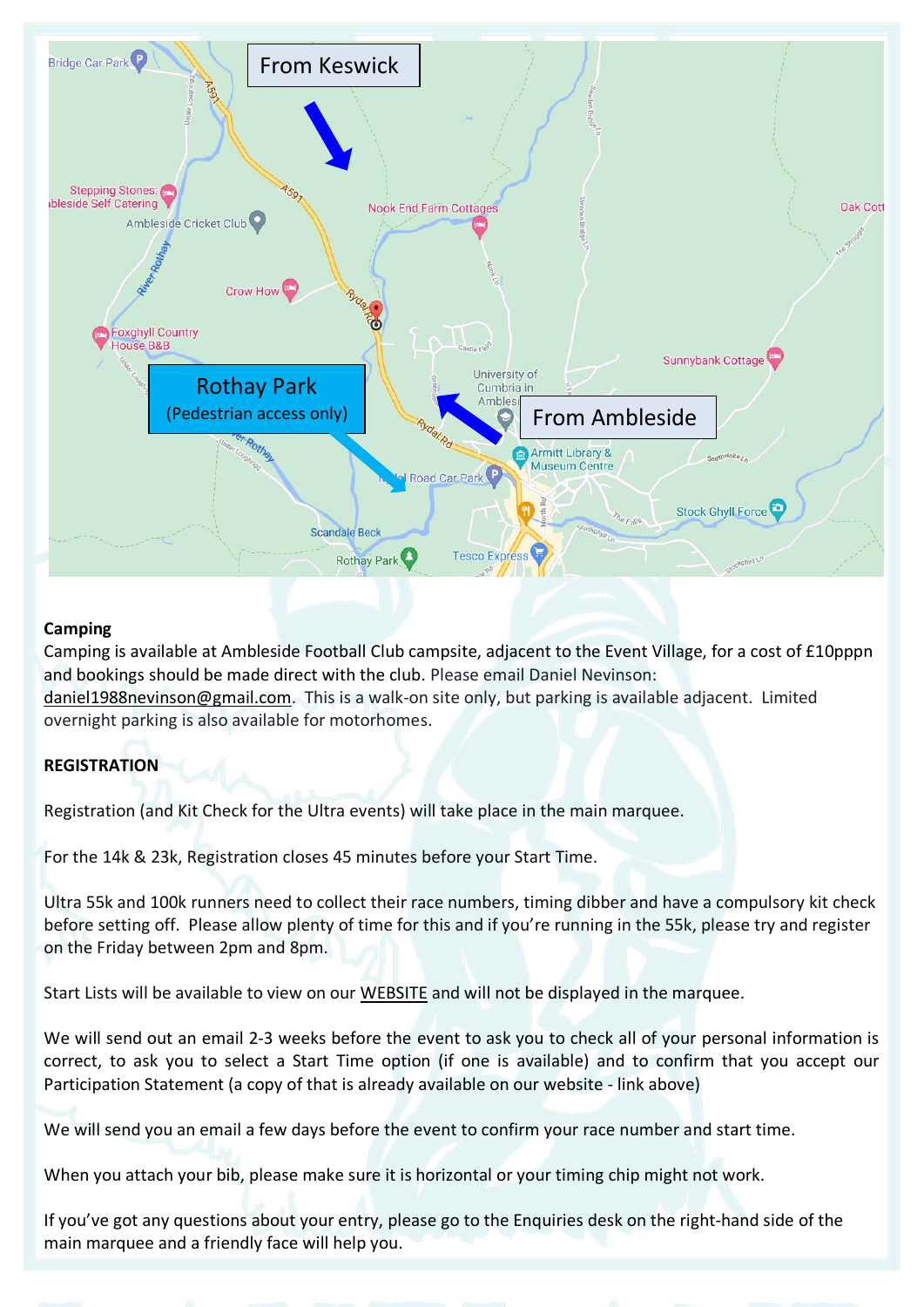There will be a baggage storage area adjacent to the main marquee. Please bring as little as possible and lay your bags side by side rather on top of each other.

Please note there are no entries on the day and entries are not transferrable. Runners competing with someone else's number will be disqualified and will not be eligible for prizes or appearin the results. We will also prevent them from taking part in future Lakeland Trails events, such is the safety risk if something were to happen to a person whose details we don't have on our system.

# <span id="page-3-0"></span>**COMPULSORY KIT REQUIREMENTS FOR ULTRA 100k and 55k**

(There are no compulsory kit requirements for the 14k and 23k runs)

Our kit check is run by our Crew & volunteers who are part of the team helping you to have a safe and enjoyable event. While kit check can be a stressful part of registration please treat them with respect and remember that any questions they may have about your kit are simply for your safety.

Please note that, regardless of the forecast or conditions on the day, **there will be no change to these kit requirements**, which form part of our approved Risk Assessments and Event Management Plans. Even on a hot summer's day, it is not unknown for a hailstorm to roll in and for the temperatures to plummet. Some sections of the course are at a high elevation and would take some time to reach in case of an emergency.

## **Please note photographic ID will be required (Driving License / Passport) to collect your Race Number**

#### **KIT LIST**

**Full waterproof body cover, top (jacket) and bottom (trousers)** A windproof is not sufficient. These items should have taped seams and the jacket should have a hood. If it doesn't have taped seams, it won't pass the kit check

**Head torch (fully charged) (with spare batteries for the 100k or an extra headtorch) First aid kit (to include minimum blister plasters, bandage and zinc oxide tape/ other tape to secure dressing)**

You should also include any items you may need including any regular medication. We do not recommend the use of NSAIDs (e.g. Ibuprofen) during the race.

**Spare base layer top, long-sleeved** Base layer top needs to be long sleeved. Arm sleeves alone are not acceptable.

**Hat & gloves.** A Buff is acceptable as the hat.

**Whistle** Please check that it works in advance, especially if it is part of your running vest.

**Mobile phone (fully charged) Please save our Safety HQ number 0161 818 2725 into your phone** (only active on the Event Day for emergencies only)

**Emergency foil blanket OR bivi bag**

**Emergency food & drink** A minimum of 100ml of water (in a separate small bottle / soft flask) and one energy / chocolate bar. These items should be unopened when you cross the finish line.

We also advise you wear suitable trail running shoes, e.g. inov-8 Trailfly G270s and carry sun cream.

You are welcome to use a compass, poles and GPS but the course is fully marked

# <span id="page-3-1"></span>**FEEDSTATIONS and CUT OFFS**

Please arrive at the start with a full pack of water  $(1 - 2)$ litres) and plenty of snacks to keep you going.

There are 9 Feed / Water Stations on the Ultra 100k course and 6 on the Ultra 55k course. Please see the separate file on our website for this. You can access it [here.](https://www.lakelandtrails.org/downloads/Ultra-55k-and-100k-Feed-Stations-2022.pdf)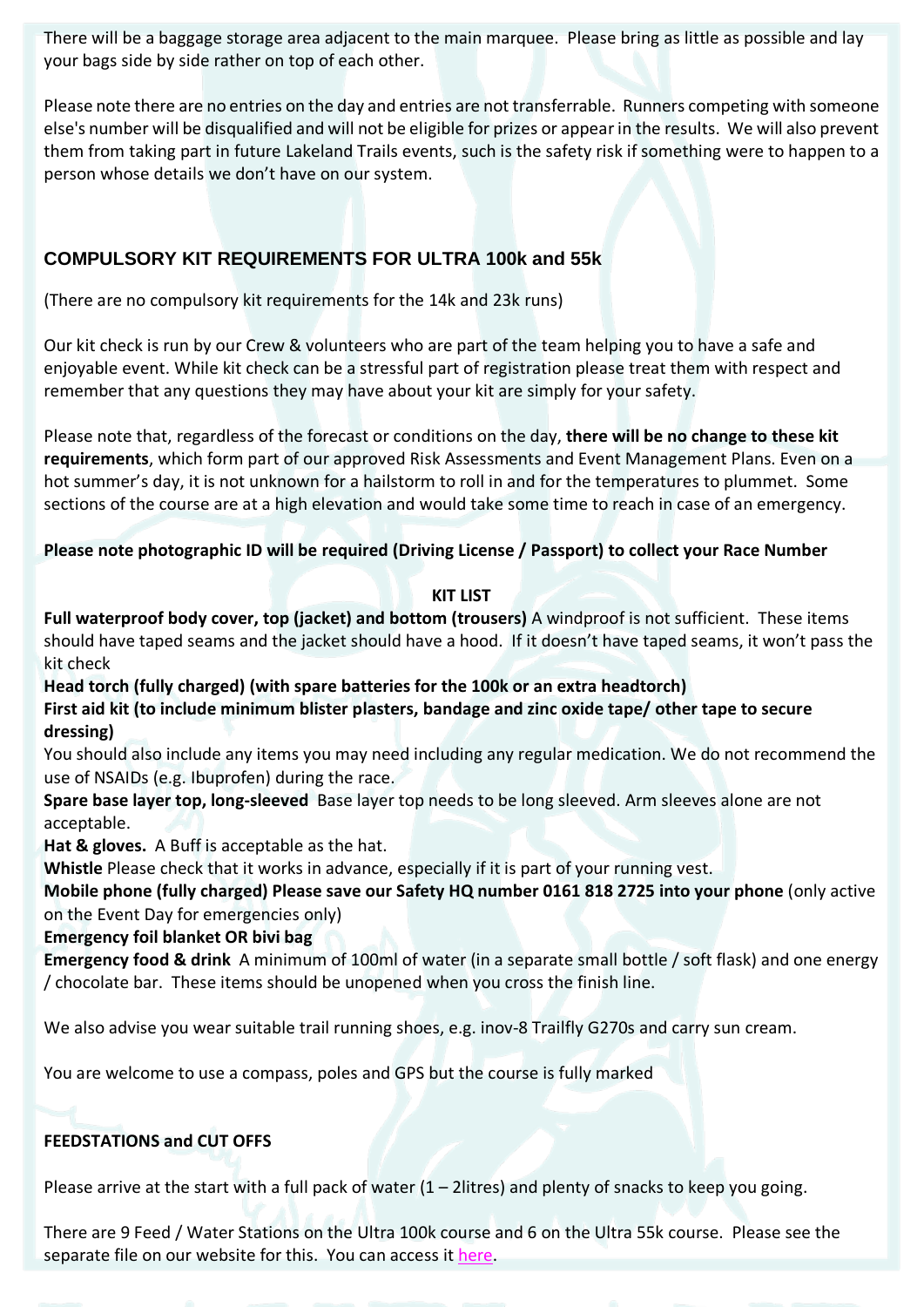The Trail Run 23k has 2 Feed Stations at Grasmere and Langdale School. These will offer bananas and flapjack and water.

On the shorter Train Run 14k, please be self-sufficient and carry enough water for your run as there won't be a water station.

#### <span id="page-4-1"></span>**EVENT TIMETABLE**

**Please note – you must not drive down to Rothay Park to register. Please park considerately and walk down.**

#### **Friday 8 th July**

| 14:00 | Registration and Kit Check opens in Rothay Park for the 55k & 100k.<br>Numbers can also be collected for the 14k and 23k |  |
|-------|--------------------------------------------------------------------------------------------------------------------------|--|
|       |                                                                                                                          |  |
| 20:00 | Registration and Kit Check closes in Rothay Park                                                                         |  |
| 23:45 | 100k Pre-Event Briefing                                                                                                  |  |
|       |                                                                                                                          |  |

#### **Saturday 9 th July**

| 00:01 | Start of the Ultra 100k (23-hour time limit)                                                                |
|-------|-------------------------------------------------------------------------------------------------------------|
| 06:45 | <b>Official Car Park opens</b>                                                                              |
| 07:00 | Registration opens (For the Ultra 55k we recommend you register on Friday in<br>case of last-minute delays) |
| 09:00 | Start of the Ultra 55k (13-hour time limit)                                                                 |
| 10:00 | Start of the Ultra 55k (12-hour limit)                                                                      |
| 11:00 | Start for the Trail Run 23k (5-hour time limit)                                                             |
| 13:00 | Start for the Trail Run 14k (3-hour time limit)                                                             |
| 15:00 | Children's Fun Trails with Zeraffa the Giraffe                                                              |
| 15:30 | Après Trails live music with singer / songwriter Pete Lashley                                               |
| 16:30 | Prize giving & spot prize giving for 23k and 14k                                                            |

## **Sunday 10th July**

| 11:00 | Après Trails live music with singer / songwriter Pete Lashley |
|-------|---------------------------------------------------------------|
| 12:00 | Prize Giving and Spot Prize Giving for 100k and 55k           |

# <span id="page-4-0"></span>**COURSE INFORMATION AND MAPS**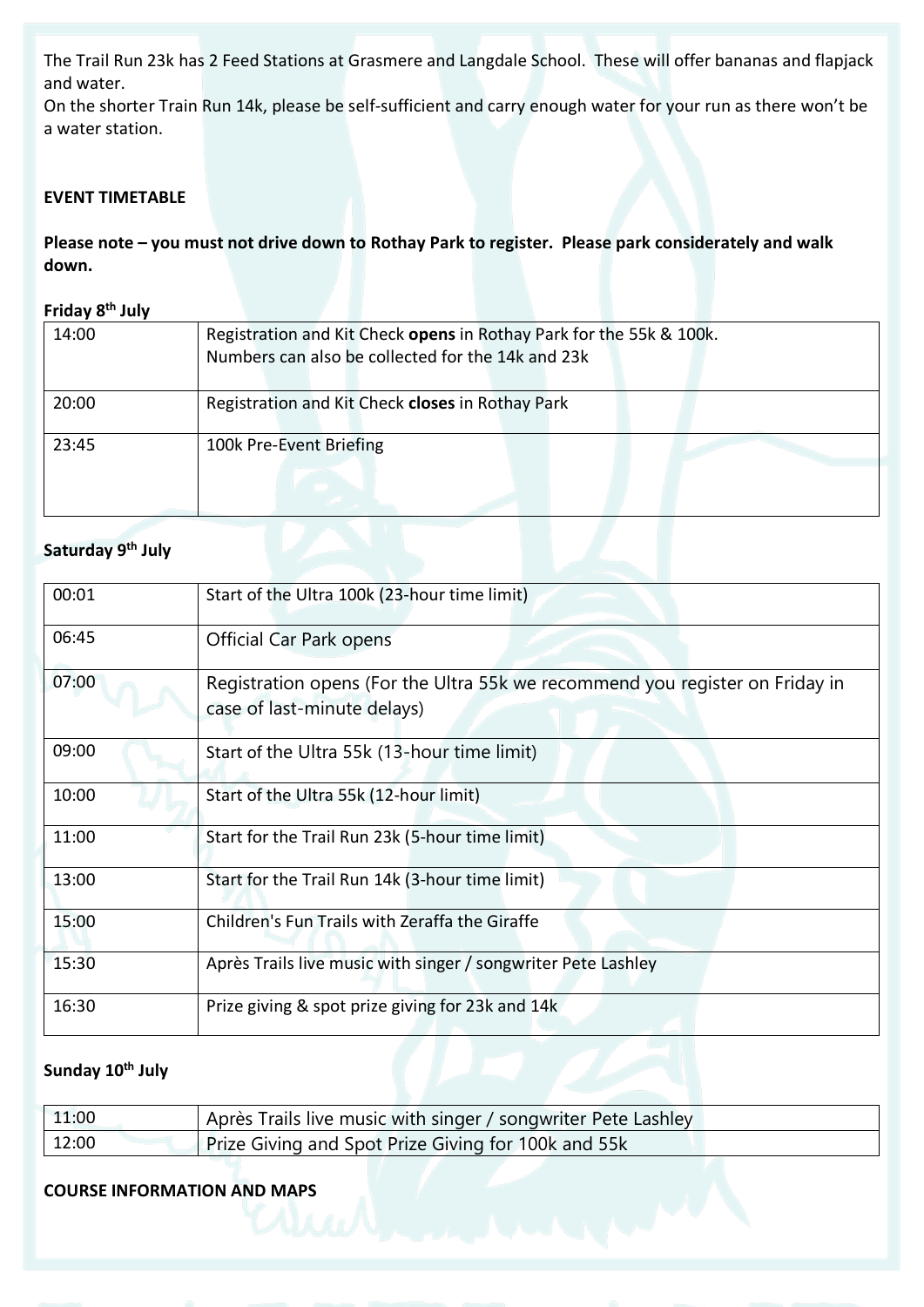Please see the course maps on our [website](https://www.lakelandtrails.org/ultra) for the latest routes. The GPX files for the 100k and 55k are also available. If you are planning on using them to navigate (even though the courses are fully marked with our amazing marshals along the way) please ensure you have the latest version before you start.

The shorter Trail Run 23k & 14k cross over sections of private land and so we are unable to share the GPX files for them.

#### **Start**

All events will start and finish under our inov-8 gantry.

You will need to make your way to the start line 10 minutes before the Start so we can get you off on time.

You will be running on 'Gun Times' (your time will be based on the actual time you cross the line) and for safety reasons, runners will not be allowed to start after the sweeper has passed the start line.

#### **On the course**

All courses will be well marked and marshalled by our magnificent Lakeland Trails volunteers, all of whom work hard to make your run as enjoyable and safe as possible. All routes are on typical Lakeland Trails terrain, mostly on hard-packed gravel or stony bridleways and taking in enough ascent and descent to keep you on your toes. The courses are on public rights of way and the general public have been notified about the event, with signs on all footpaths and bridleways, so please respect other users.

Please stay alert on any road sections and keep close to the side. Our marshals don't have authority to stop traffic, so please be prepared to slow down and wait if necessary. If you think the terrain is too tricky, it's fine to slow down or walk! Some gates on the course may not be staffed so if you arrive at a closed gate, please close it after you – there will be lots of lambs in the fields and we want them to stay there. Please put any litter in your pocket until you reach a bin.

VERY IMPORTANT: DOGS AREN'T ALLOWED ON THE COURSE

#### **Finish**

The finish will be under our inov-8 gantry in Rothay Park.

When you cross the finish line, it's really important that your **whole** number is clearly visible – there are various events on the day, and failure to display your number fully will result in disqualification.

If you have chosen to collect a Finisher's T-shirt, it will be available in the marquee.

If you have selected the BiodiversiTee option, please don't be tempted to pick up a t-shirt anyway. At our last event, some runners missed out on the t-shirt they were expecting!

#### **Your Safety**

In the event of an accident, you must report to the nearest marshal so we can arrange medical assistance. Event Advanced Life Support Medics from Event Safety Group will be in attendance and our in-house Comms Team will provide radio coverage to the marshals and crew. Please note that they may not be able to help you with minor cuts and scrapes that you'd normally be able to sort out yourself.

If you are unable to finish your event and need to retire, **you must** report to the finish line or an event marshal and hand in your race number.

If you want to run listening to music, please only wear bone-conducting type headphones. **In and over-ear headphones are not permitted** and you will not be able to start if you have them with you. This is so that you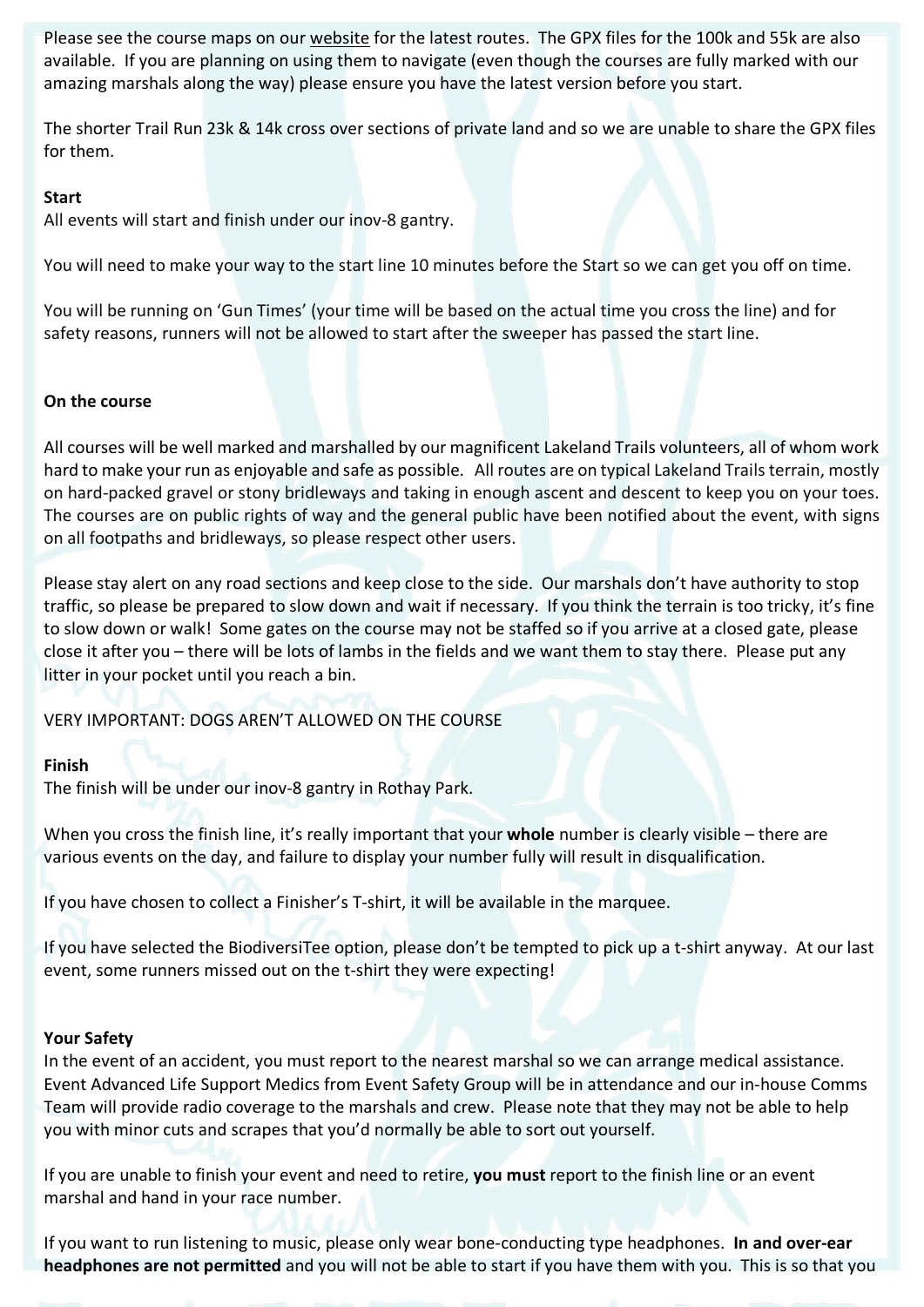can hear instructions from marshals on the course and any runners who want to pass you will be able to call out to alert you so they can pass safely.

Please remember to treat fellow runners, members of the public, our volunteers and crew with respect. We want everyone to have an enjoyable day!

#### <span id="page-6-0"></span>**EVENT VILLAGE**

Our partner, inov-8, will have their experts on hand to talk to you about their latest products, with Pete Bland Sports selling a wide range of inov-8 products and race essentials. All footwear will have a minimum discount of 10% and if you'll receive a pair of socks with every purchase of shoes.

There will be some great food and drink stalls from a range of local caterers including delicious offerings from Food from the Fells, Tin Van Pizza Company; vegetarian / vegan options from The Green Canteen; great coffees from The Coffee Bug and Fellside Coffee; and Yorkshire Dales Ice Cream, all selling locally sourced food.

We will have a Sports Massage therapist offering pre- or post-run massages for just £10

A PA system with race commentary from our fantastic MC will keep you informed of progress of runners and give you a warm welcome as you cross the finish line!

On event day there are limited toilet facilities (Portaloos & urinals) on site.

#### <span id="page-6-1"></span>**GENERAL INFORMATION**

#### **Meet and Greet**

If it's your first event and you want to find out more information on the day, we will have a number of stewards in two-tone hi-vis jackets to direct you.

#### **Exclusive Merchandise**

We'll have a limited range of merchandise to buy on the day, including NEW hoodies and an offer on headwear - 'buy one, get one half price'. We'll also have a selection of our unique cotton tees available at half price in both male and female fit.

#### **Charity Runners**

We extend a warm welcome to everyone running the event for their chosen charity. Please ask our MC for a shout out on the day and let us know how much money you have managed to raise for your nominated charities by [emailing](mailto:mail@lakelandtrails.org?subject=Running%20for%20Charity) us.

#### **Children's Fun Trails – Start 3.00pm**

All children Under 12 have the chance to run alongside, or maybe even in front of, Zeraffa, the long-lost cousin of the late and much-loved Gerry the Giraffe. Entry is only available on the day and is **free** for competitors' children. The Fun Trails give children the buzz of the race day experience so please give them your support. You never know – they might be the next world champions! All the children are rewarded with a special finishers' medal. As the emphasis is on FUN and participation, there are no winners' prizes. Bring your whole family along to make a great day of it!

#### **Spectators**

Spectators really help create a fantastic atmosphere in the event village and there is plenty of entertainment at the start and finish arena. Bring deck chairs, rugs, cameras and a smile.

#### **Event Photos**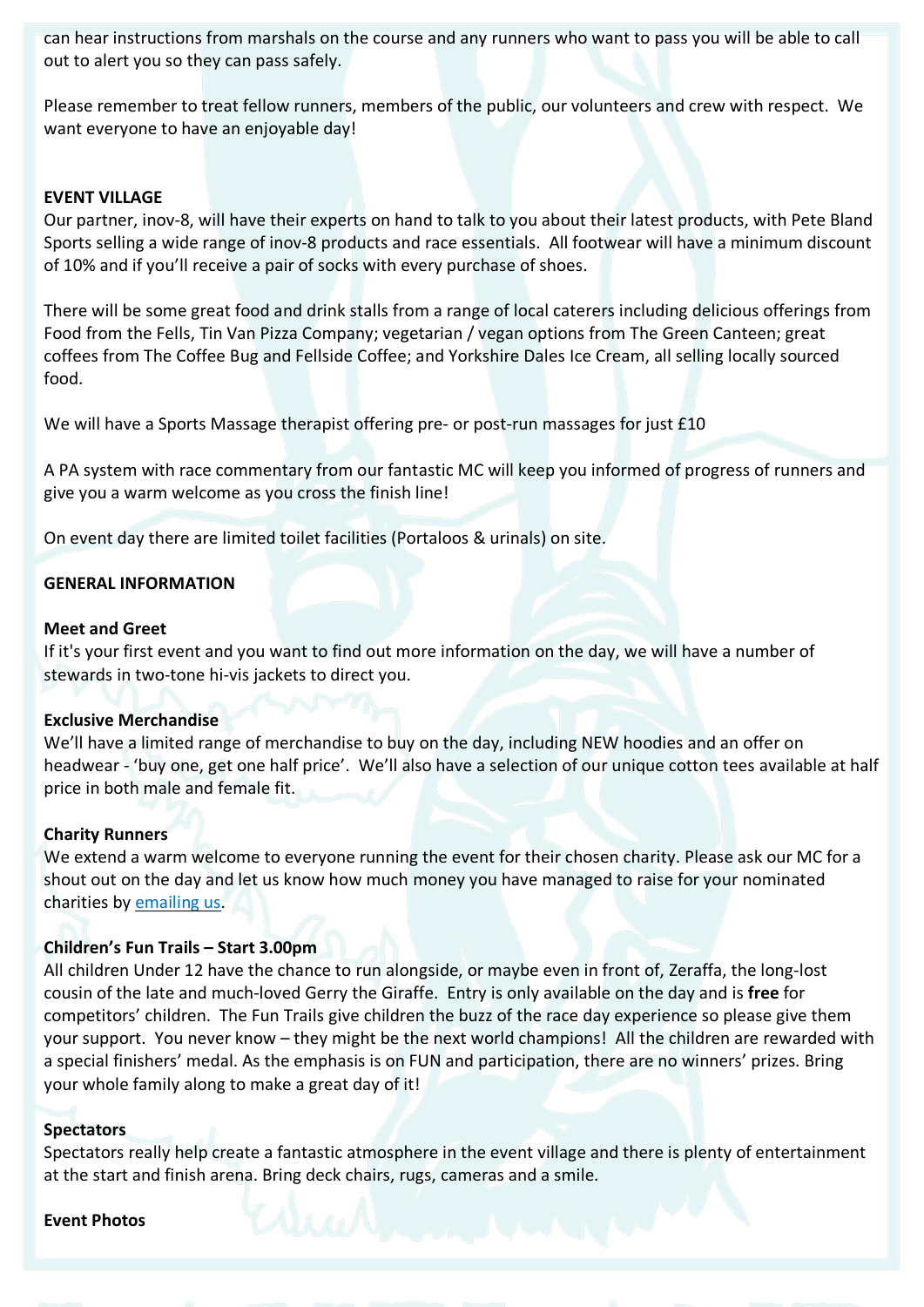We will have the amazing professional photographer James Kirby on the course and at the start and finish area. FREE photos will be available to download from [www.Facebook.com/lakelandtrails](http://www.facebook.com/lakelandtrails) on the Monday after the event.

### **Après Trails Party and Prize Giving**

The legendary Singer / songwriter Pete Lashley will be performing live for an hour from 15.30 – 16.30 on the Saturday and again on the Sunday from 11.00 to 12.00 with Prize Giving following on afterwards. This is a great opportunity to meet fellow competitors, the organising and marshalling teams.

#### **PRIZES AND RESULTS**

| Ultra 100k           | Open Class: First 5 Men & Women / Veteran Classes First Man / Woman |
|----------------------|---------------------------------------------------------------------|
|                      | V40, V50, V60, V70                                                  |
| Ultra 55k            | Open Class: First 5 Men & Women / Veteran Classes First Man / Woman |
|                      | V40, V50, V60, V70                                                  |
| <b>Trail Run 23k</b> | Open Class: First 3 Men & Women / Veteran Classes First Man / Woman |
|                      | V40, V50, V60, V70                                                  |
| <b>Trail Run 14k</b> | Open Class: First 3 Men & Women                                     |

Please note that prizes will not be posted out.

We've got a great range of Spot Prizes including inov-8 vouchers, free race entries and passes to local attractions. Numbers will be drawn randomly on the day and the nearest race number wins

Results will be available as soon as possible on our website for the Ultra and in real time for the shorter distances (as we are running two separate timing systems).

The 55k and 100k courses have been evaluation by ITRA and awarded 3 and 4 points respectively

## <span id="page-7-1"></span>**COMING UP NEXT**

We'll be opening up entry for next year's Ultra shortly after the event with great Earlybird prices.



#### **Lakeland Trails Autumn Series – Earlybird closes 30th June**

Keswick (5k, 10k & 15k) 3rd September Cartmel (5k, 10k & 18k) 24<sup>th</sup> September Helvellyn (5k, 10k & 15k) 15<sup>th</sup> October Ullswater (10k &14k) 16<sup>th</sup> October

**[Enter](http://www.lakelandtrails.org/) now** to secure your place.

#### <span id="page-7-0"></span>**THANKS**

We are grateful for the permission and support of all the landowners and tenant farmers, the National Trust, Lake District National Park Authority, Natural England, Lowther Estates, Dalemain Estates, Rydal Hall, Rydal Hall Farm, South Lakes District Council, Cumbria Police, inov-8, James Kirby Photography, Pete Bland Sports, Event Safety Group and all the local businesses sponsoring prizes. Last, but not least, to all the friends and helpers who have contributed.